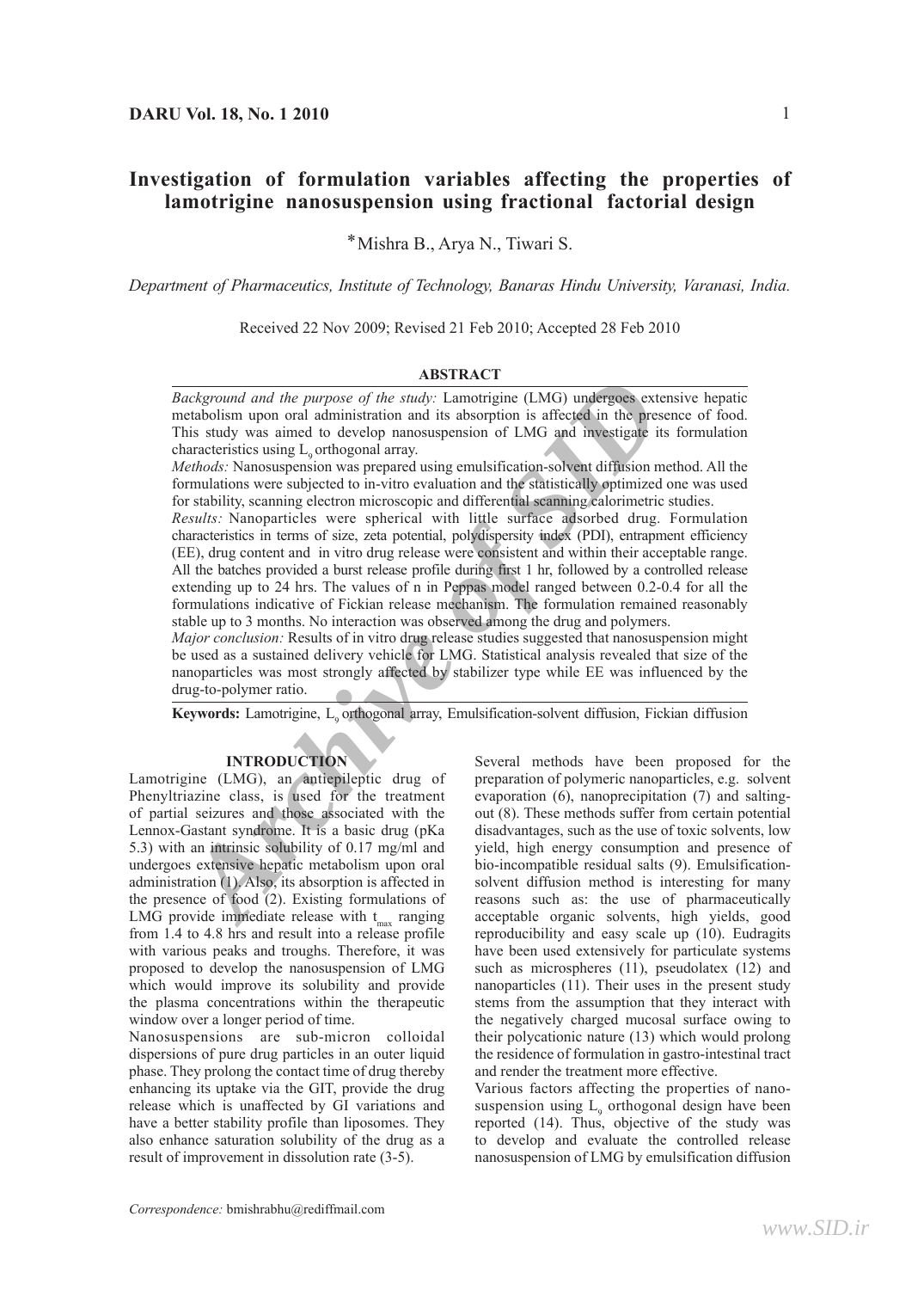method and to study various process parameters affecting their characteristics by using experimental design approach.

## **MATERIAL AND METHODS**

#### *Material*

Lamotrigine (LMG), poly vinyl alcohol (PVA) and poloxamer 188 were obtained as gift samples from Glenmark Pharmaceuticals Ltd, Mumbai, India. Eudragit RLPO (E-RLPO) and Eudragit RSPO (E-RSPO) were obtained from Lupin Research Park, Pune, India. Tween 80 was procured from Loba Chemie, Mumbai, India. All other chemicals were of analytical grade and used without any further purification.

#### *Methods*

## *Preparation of the nanosuspension*

*A*<sub>natio</sub>n dial other chemicals were of analytical<br>
spectrophotometry at  $\lambda_{\text{max}}$  of 309<br>
and used without any further purification.<br>
From the *nanosuspension*<br>
process (4). Triple distilled water (TDW)<br> *A* nocess (4). Nanosuspension was prepared by the emulsification- $\blacksquare$ diffusion process (4). Triple distilled water (TDW) and ethyl acetate were mutually saturated for 10 min to achieve initial thermodynamic equilibrium (15). Weighed amount of polymer and LMG (as per the a experimental design) were dissolved in 10 ml of water saturated solvent followed by its emulsification with 20 ml of 5 % (w/v) stabilizer at 2000 rpm for 15 min. Then 80 ml of TDW was added to the emulsion with subsequent stirring for 15 min to induce diffusion of organic solvent into the continuous phase and leading to the formation of nanoparticles (10). Organic solvent formula: was removed by evaporation for approximately 50 min under reduced pressure at 30°C. Each experimental run was performed in triplicate.

#### *Characterizations of the prepared nanosuspension Fourier transform infrared (FT-IR) and Differential scanning calorimetric (DSC) studies In vitro* **drug release studies:**

FT-IR spectra of LMG and its physical mixtures (1:1) with the polymers were recorded by grinding and dispersing the samples with micronised IR grade KBr powder. The mixture was dissolved in chloroform and casted on a sodium chloride disk, and subjected to FT-IR measurement over the range of 4000–400 cm<sup>-1</sup> with a resolution of 4 cm<sup>-1</sup> for 50 scans (Schimadzu, Model 8400, Japan).

DSC studies were performed for the pure drug, pure polymer and freeze dried sample (Decibel Instruments, India) of the optimized formulation. The sample  $(\sim 5 \text{ mg})$  was weighed on aluminium pan and heated to 300°C at a rate of 10°C/min and the thermogram was recorded (DU-PONT, Model 9900, USA). An empty aluminum pan was used as a reference (16).

## *Particle size, polydispersity index (PDI) and zeta potential (ζ)*

Nanosuspensions were diluted with filtered (0.22 μm) ultrapure water and analyzed by photon correlation spectroscopy (PCS) with Master sizer (Malvern

Instruments, UK) yielding the mean particle diameter of the suspension and polydispersity index (17). Values of  $\zeta$  were assessed by determining the electrophoretic mobility of particles using the same instrument. The mobility, u was converted to the ζ-potential by Smoluchowski relation (18).

# *Total drug content (TDC) and entrapment efficiency (EE)*

An aliquot (0.5 ml) of the prepared nanosuspension was evaporated to dryness. The residue was dissolved in methanol and filtered with a 0.45 µm filter. Total drug content was determined by UV spectrophotometry at  $\lambda_{\text{max}}$  of 309 nm using the formula:

$$
TDC = \frac{\text{Total vol} \cdot \text{ve of } \text{h}}{\text{A}} = \frac{\text{value of } \text{a}}{\text{A}} = \frac{\text{value of } \text{a}}{\text{A}} = \frac{\text{value of } \text{a}}{\text{A}} = \frac{\text{value of } \text{a}}{\text{A}} = \frac{\text{value of } \text{a}}{\text{A}} = \frac{\text{value of } \text{a}}{\text{A}} = \frac{\text{value of } \text{a}}{\text{A}} = \frac{\text{value of } \text{a}}{\text{A}} = \frac{\text{value of } \text{a}}{\text{A}} = \frac{\text{value of } \text{a}}{\text{A}} = \frac{\text{value of } \text{a}}{\text{A}} = \frac{\text{value of } \text{a}}{\text{A}} = \frac{\text{value of } \text{a}}{\text{A}} = \frac{\text{value of } \text{a}}{\text{A}} = \frac{\text{value of } \text{a}}{\text{A}} = \frac{\text{value of } \text{a}}{\text{A}} = \frac{\text{value of } \text{a}}{\text{A}} = \frac{\text{value of } \text{a}}{\text{A}} = \frac{\text{value of } \text{a}}{\text{A}} = \frac{\text{value of } \text{a}}{\text{A}} = \frac{\text{value of } \text{a}}{\text{A}} = \frac{\text{value of } \text{a}}{\text{A}} = \frac{\text{value of } \text{a}}{\text{A}} = \frac{\text{value of } \text{a}}{\text{A}} = \frac{\text{value of } \text{a}}{\text{A}} = \frac{\text{value of } \text{a}}{\text{A}} = \frac{\text{value of } \text{a}}{\text{A}} = \frac{\text{value of } \text{a}}{\text{A}} = \frac{\text{value of } \text{a}}{\text{A}} = \frac{\text{value of } \text{a}}{\text{A}} = \frac{\text{value of } \text{a}}{\text{A}} = \frac{\text{value of } \text{a}}{\text{A}} = \frac{\text{value of } \text{a}}{\text{A}} = \frac{\text{value of } \text{a}}{\text{A}} = \frac{\text{value of } \text{a}}{\text{A}} = \frac{\text{value of } \text{a}}{\text{A}} = \frac{\text{value of } \text{a}}{\text{A}} = \frac{\text{value of } \text{a}}{\text{A}} = \frac{\text{value of
$$

for 10 min For the analysis of free dissolved drug (FDD), 2 ml of nanosuspension was centrifuged at 15000 rpm at 4°C (Remi Instruments, Mumbai, India) for 1 ml of water he and the supernatant was immediately analyzed spectrophotometrically ( $\lambda_{\text{max}}$  266 nm). Settled for 15 min.  $\sim$  nanoparticles were washed three times with  $0.1N$ ulsion with **HCl** and analysis of combined washings provided surface adsorbed drug (SAD). Entrapment efficiency was determined from TDC and FDD using the formula: the formula:  $\alpha$ 

$$
\%EE = \frac{\text{TDC} - (\text{FDD} + \text{SAD}) \times 100}{\text{Total amount of drug added}}
$$

# Differential In-vitro drug release studies

Dialysis bag diffusion technique was used to study in-vitro release of drug from the prepared Dialysis bag diffusion technique was used to study in vitro release of drug from the by grinding nanosuspension (19). The formulation (2ml) was then ed IR placed in the dialysis bag (Sigma Aldrich, Molecular  $\frac{1}{\text{S}}$  issolved in  $\frac{1}{\text{S}}$  weight cut off 12000 Da), hermetically sealed and immersed in  $\frac{1}{\text{S}}$ oride disk, immersed into a 100 ml beaker containing 50 ml of the release media maintained at 37±0.5°C and stirred  $\text{cm}^{-1}$  for 50 at 500 rpm (Decibel Instruments, India). Aliquots of 5 ml were with drawn at pre-determined time pure drug, intervals  $(\frac{1}{2}, 1, 2, 3, 4, 5, 6, 7, 8 \text{ and } 24 \text{ hrs})$  and<br>e (Decibel immediately restored with the same volume of prmulation. fresh media maintained at the same temperature. The study was carried out by buffer change method  ${}^{\circ}$ C/min and using acidic buffer (0.1 N HCl) of pH 1.2 for the NT, Model first 2 hrs, citrate buffer (pH 4.5) for next 2 hrs and phosphate buffer (PB, pH 7.4) for the rest of the study period, i.e. 20 hrs. Since LMG has limited solubility in PB of pH 7.4 under the conditions of in-vitro dissolution studies; 1% v/v Tween 80 solubility in PB of pH 7.4 under the conditions<br>of in-vitro dissolution studies;  $1\%$  v/v Tween 80<br>was used to maintain the sink condition. The drug<br>was analyzed spectrophotometrically at 266 nm was analyzed spectrophotometrically at 266 nm for acidic buffer and at 309 nm for citrate and phosphate buffers. Data from in-vitro drug release  $\frac{1}{1}$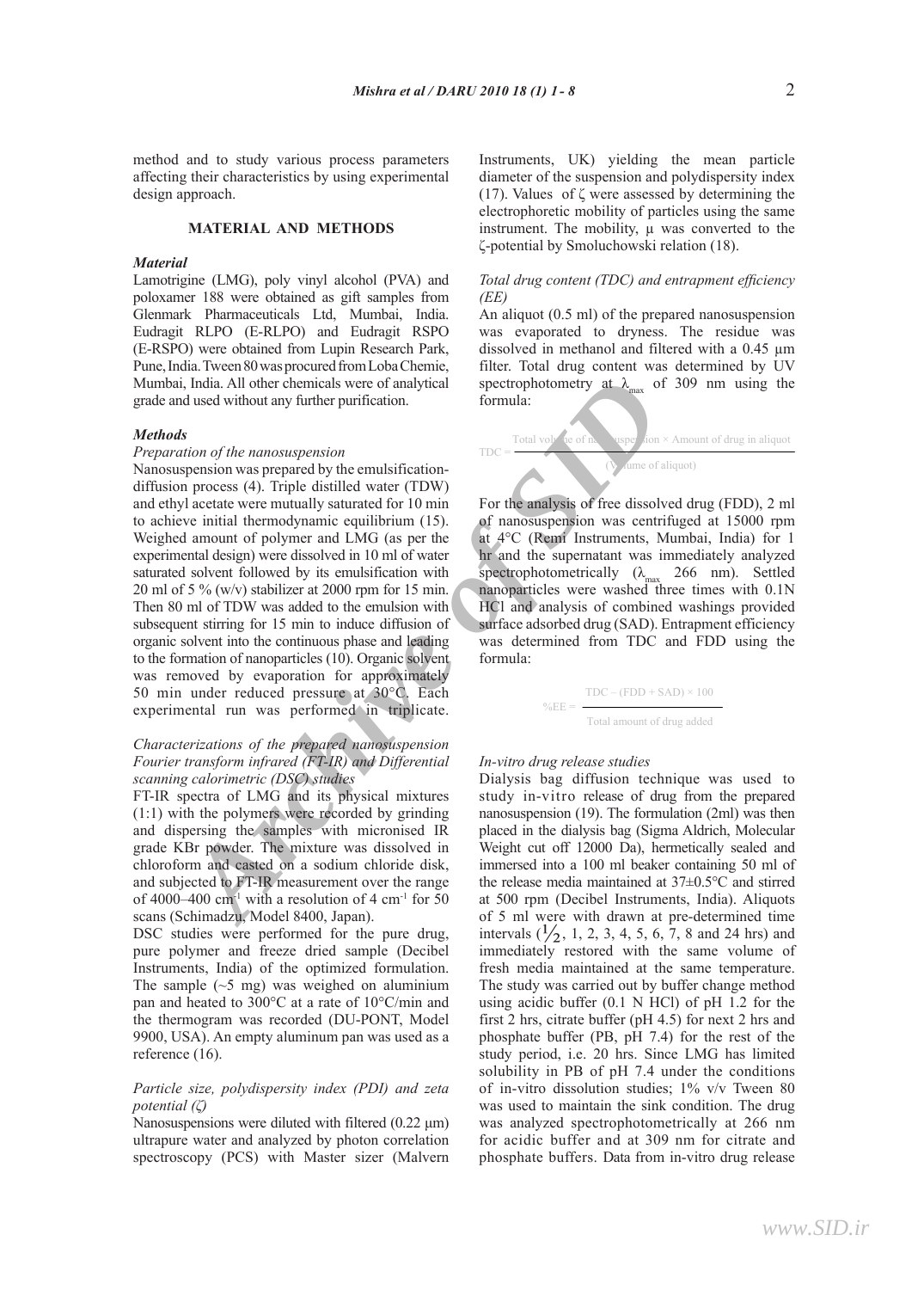| <b>Table 1.</b> Control variables with their levels used in experimental |  |
|--------------------------------------------------------------------------|--|
| design                                                                   |  |

| <b>Variables</b>                 | Level $1(-1)$     | Level $2(0)$             | Level $3 (+1)$   |
|----------------------------------|-------------------|--------------------------|------------------|
| Amount of polymer<br>(per 50 ml) | $200$ mg          | $400 \text{ mg}$         | $800 \text{ mg}$ |
| Amount of drug<br>(per 50 ml)    | $12.5 \text{ mg}$ | $25 \text{ mg}$          | $50 \text{ mg}$  |
| Stabilizer type                  | <b>PVA</b>        | PLX                      | Tween 80         |
| Polymer type                     | E-RLPO            | E-RLPO:<br>$E-RSPO(1:1)$ | E-RSPO           |

PVA - Poly vinyl alcohol, PLX - Poloxamer 188, E-RLPO - Eudragit RLPO, E-RSPO - Eudragit RSPO

studies were fitted to various models to study the drug release mechanism.

In addition, the optimized formulation was subjected to the drug release studies in citrate buffer (pH 4.5) for initial 4 hrs and in PB of pH 7.4 with 1% Tween 80 for the rest of 20 hrs to assess its release properties in altered pH conditions due to the presence of food in the stomach and as a result to establish its superiority over the conventional formulations.

## *Scanning electron microscopic (SEM) and stability studies*

Scanning electron micrographs (Hitachi S3400N, Japan) of the statistically optimized formulation were taken to study the size and morphology of the prepared nanoparticles (18). For stability studies, formulation was stored in hermetically closed glass vials and kept at 40±2°C/75±5%RH for 3 months. It was evaluated for particle size, entrapment efficiency and in-vitro drug release studies.

## *Statistical optimization and analysis*

Experimental variables (amount of polymer, amount of drug, types of the stabilizer and polymer) were identified during preformulation studies and investigated at three pre-decided levels (-1, 0 and  $+1$ ) using a fractional factorial design in the form of  $L_{\alpha}$  orthogonal array. Classical approach form of  $\mathbb{Z}_9^6$  examples at a time requires a total of 81 (3 4 ) experiments. However, present design simplified the experimental effort and reduced the number of experiments to nine. Experimental runs were performed in randomized sequence and signal-to-noise ratio (SNR) was calculated using the performance characteristics "smaller-the-better" or "larger-the-better", whichever appropriate (14, 20, 21). ANOVA was performed for each batch. P values of 0.05 were considered significant. The formulation prepared under statistically optimized experimental conditions was utilized for DSC, SEM and stability studies.

# **RESULTS AND DISCUSSION**

## *FT-IR and DSC studies*

*y* smyl alcohol, *PLX* - Foloxamer 18s, E-RLPO - 005 were considered significant.<br> *ARFO* - Eudragit RSPO - endeaging RSPO - propared under startistically optimize<br>
were fitted to various models to study the studies.<br> *A* Fig. 1 shows the FT-IR spectra of pure LMG and its 1:1 mixtures with E-RLPO and E-RSPO. Characteristic peaks of LMG were obtained at  $3445$  cm<sup>-1</sup>, 2353 cm<sup>-1</sup> 1620 cm<sup>-1</sup> and in the range of 1300-1500 cm-1 which remained unaffected in the presence of polymers. Neither disappearance nor suppression of the peaks was observed, thus ruling out the possibilities of drug-polymer interaction. Furthermore, FT-IR spectra of the formulation also showed peaks in the region of  $1300-1500$  cm<sup>-1</sup> which confirmed loading of drug into the formulation with no interactions with the polymer (data not shown). As it might be evidenced from DSC studies (Fig. 2), pure LMG showed a sharp endothermic peak at 217.8 $\degree$ C with a melting enthalpy of 116.6 J/g while that of E-RSPO showed a relatively flat thermal profile indicative of the amorphous nature of the polymer. A weak peak could be detected at 71.0°C for E-RSPO with a melting enthalpy of –5.4 J/g.

| <b>Batch code</b> | Size (nm)<br>$(Mean \pm SD)$ , n=3 | Zeta potential<br>$(mV)$ (Mean $\pm$ SD), n=3 | PDI (Mean $\pm$ SD),<br>$n=3$ | $\%$ TDC<br>(Mean $\pm$ SD), n=3 | $% EE (Mean \pm SD),$<br>$n=3$ |  |
|-------------------|------------------------------------|-----------------------------------------------|-------------------------------|----------------------------------|--------------------------------|--|
| LNP <sub>1</sub>  | $323.5 \pm 2.12$                   | $21.97 \pm 2.59$                              | $0.189 \pm 0.02$              | $95.23 \pm 0.32$                 | $71.86 \pm 0.58$               |  |
| LNP <sub>2</sub>  | $184 \pm 1.41$                     | $13.82 \pm 2.008$                             | $0.553 \pm 0.05$              | $96.22 \pm 0.54$                 | $60.68 \pm 0.61$               |  |
| LNP <sub>3</sub>  | $54.5 \pm 4.94$                    | $0.60 \pm 0.008$                              | $0.351 \pm 0.02$              | $98.57 \pm 0.45$                 | $52.79 \pm 0.44$               |  |
| LNP <sub>4</sub>  | $327.5 \pm 3.53$                   | $11.43 \pm 0.86$                              | $0.662 \pm 0.04$              | $96.17 \pm 0.34$                 | $80.80 \pm 0.35$               |  |
| LNP <sub>5</sub>  | $60.5 \pm 2.12$                    | $0.66 \pm 0.02$                               | $0.403 \pm 0.03$              | $97.58 \pm 0.44$                 | $71.11 \pm 1.45$               |  |
| LNP <sub>6</sub>  | $293.5 \pm 10.60$                  | $16.98 \pm 1.69$                              | $0.195 \pm 0.07$              | $98.85 \pm 0.58$                 | $64.56 \pm 1.004$              |  |
| LNP <sub>7</sub>  | $69.0 \pm 1.41$                    | $0.79 \pm 0.08$                               | $0.387 \pm 0.025$             | $98.01 \pm 0.25$                 | $83.72 \pm 0.24$               |  |
| LNP <sub>8</sub>  | $477.5 \pm 3.53$                   | $24.92 \pm 0.87$                              | $0.203 \pm 0.054$             | $97.94 \pm 0.466$                | $85.77 \pm 0.77$               |  |
| LNP <sub>9</sub>  | $219.5 \pm 2.13$                   | $14.68 \pm 0.26$                              | $0.540 \pm 0.014$             | $98.02 \pm 0.554$                | $73.39 \pm 0.2$                |  |

**Table 2.** Particle size, zeta potential, PDI, drug content and entrapment efficiency for various batches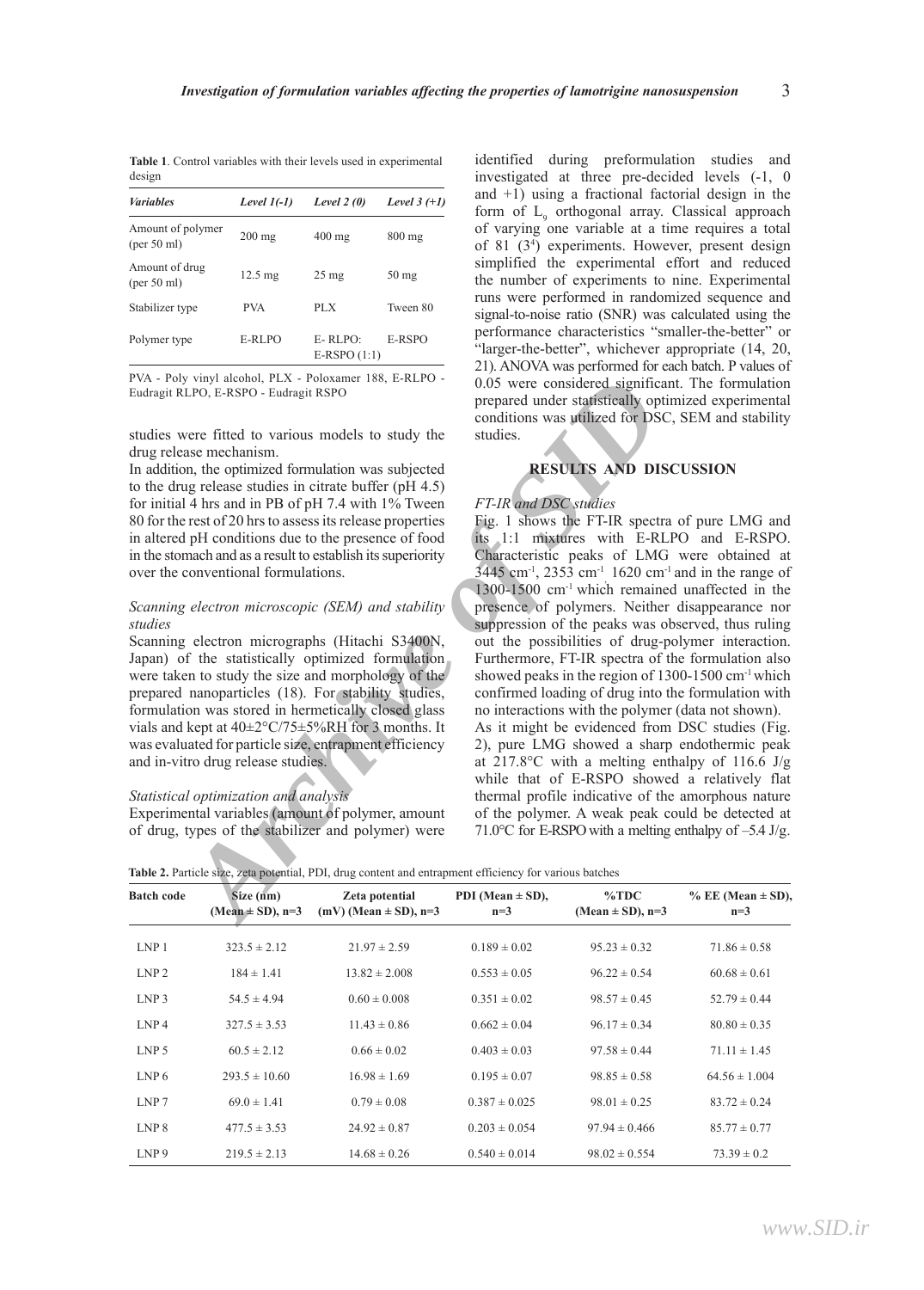

**Figure 1.** FT-IR spectra: a) LMG, b) LMG+E-RSPO c) LMG+E-RLPO

None of the peaks of LMG could be detected in the thermogram of drug loaded nanoparticles thus neglecting the possibilities of the presence of crystalline drug in the formulation. A peak, detected at 82.6°C, confirmed molecular dispersion of LMG in the formulation which is characterized by a single  $T_g$  that shifts between those of pure drug and polymer as a function of drug to polymer ratio in the mixture (22, 23).

# *Particle size, polydispersity index (PDI) and zeta potential (ζ)*

*Archive Since 1* **Archive Constraines** and **EVALUATION** and the particle is a since the particle in the particle is the particle by a since particle is the particle of the particle of the presence of droplets allowing a h Particle size ranged from 55 nm (Batch LNP3) to 478 nm (Batch LNP8) and seemed to be affected by relative viscosity of the polymeric dispersion in the presence of stabilizers which followed the trend: PVA>Poloxamer>Tween (observed visually). Batches with Tween as stabilizer (Batches LNP3, LNP5 and LNP7) possessed the least particle size while those containing PVA (Batches LNP1, LNP6 and LNP8) had the largest particle size (Table 2). PVA contains a number of OH groups, which might have formed hydrogen bonds with the solvent resulting in an increased viscosity of the dispersion. Consequently, the energy applied during homogenization might have become insufficient to overcome the resistive viscous forces, leading to comparatively larger droplets. Besides, PVA forms a connected network with the polymer at the interface and remains associated despite repeated washings, which may be another reason for the formation of larger sized nanoparticles (9). On the other hand, interactions between lipophilic portions of LMG with that of Tween might be substantial for the formation of smaller droplets (5).

The difference in values of PDI which ranged between 0.189 and 0.662 could be attributed to the efficiency of stabilizers, which cover the organic/ aqueous interface of the emulsion nanodroplets and prevent them form coalescing to each other. Batches with PVA as stabilizer provided better PDI values. Presence of sufficient polymer chains



**FIGURE 1999** LMG+E-**RSPO** c) LMG+E-<br>**Figure 2.** DSC thermograms: a) pure drug, b) E-RSPO nanoparticles loaded with LMG, c) E-RSPO

of PVA might have provided comparatively better coverage and therefore, stabilization to the emulsion droplets allowing a homogeneous NP distribution (10). Values of ζ were found to be in the range of  $+0.60$  to  $+ 24.92$  indicative of stable formulations (3). Its significantly wider range indicates that it was affected by the variables considered in the study (Table 2). Total drug content for all batches was found to be greater than 95%. Entrapment efficiency varied from 52.79 to 85.77%, depending upon the polymer to drug ratio (Table 2).

## *In-vitro drug release studies*

All batches were similar in providing more than 98% drug release at the end of 24 hrs; indicative of structural homogeneity of the polymeric matrix and uniform distribution of drug content (24). However, they provided a burst release during first 1 hr due to a simultaneous release of surface bound drug (being more than 18%). It differed significantly among different batches (P<0.05, one way ANOVA). Burst phase was, however, followed by hydration and swelling of the nano-matrix which eventually led to a controlled release profile lasting up to 24 hrs. Hydration brings about an increment in the diffusional path length of molecules and consequently the rate of their diffusion becomes lower (25). Therefore, gaining of controlled release profile and its maintenance could be assumed to be dependent upon the relative hydration rate of the polymer and integrity of the hydrated matrix. Therefore, superiority of one formulation over the other could be established on the basis of avoidance of burst release, achievement of a controlled release profile and its maintenance in a time dependent manner.

The release rate was found to be mainly affected by: polymer to drug ratio (P: D), stabilizer type and particle size (Fig. 3, a-c). Formulations containing E-RLPO (Batches LNP1, LNP5 and LNP9) possessed similar P: D (8: 1) and differed only with respect to stabilizer type. However, burst effect provided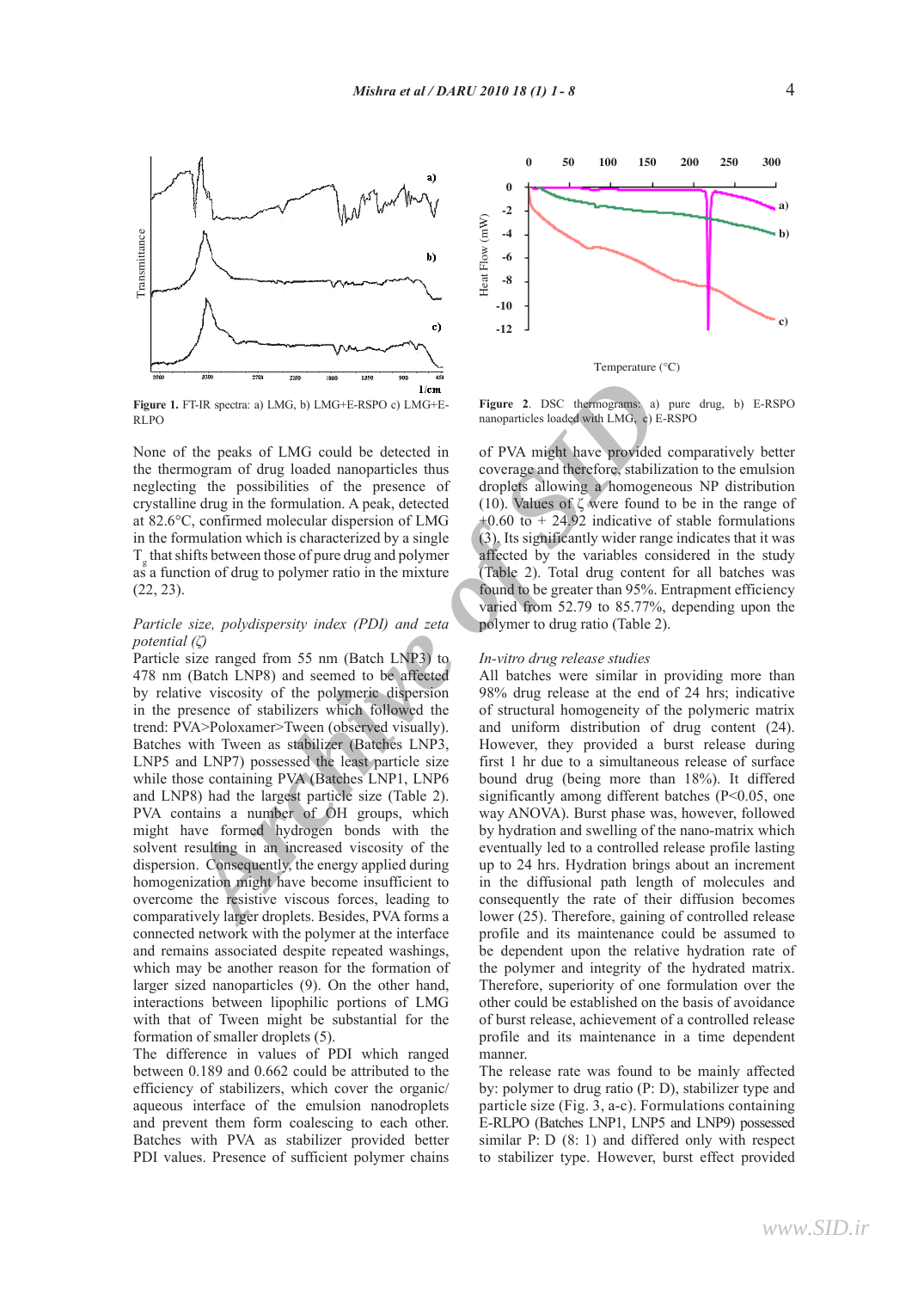

**Figure 3**. In-vitro release profiles of the prepared LMG nanosuspensions; Figure 4 (d) provides comparative in-vitro release profiles of the freshly prepared and stored batch of optimized nanosuspension (Bars represent standard deviation).

by them followed the order LNP1<LNP9<LNP5. Since other three variables (amount of drug, amount of polymer and polymer type) were common for each of the above formulations, the only factor responsible could be the stabilizer type, i.e. Tween. This idea was strengthened from the finding that other formulations containing Tween (Batches LNP3 and LNP7) also provided significantly higher burst effect (P<0.05, one way ANOVA). Due to surfactant activity of Tween, it might have caused fluidization of the hydrated matrix thus enhancing its rate of erosion and exposing the core of nanoparticles to the solvent front. Consequently, all the formulations containing Tween showed an exceptionally higher burst effect.

Formulations containing 1:1 mixture of E-RLPO and E-RSPO (Batches LNP2, LNP6 and LNP7) provided burst effect in the order of LNP2<LNP6<LNP7. The difference between LNP2 and LNP6 was not significant ( $P \le 0.05$ , one way ANOVA) which may be due to their similar P: D (8: 1) values. LNP7 showed a significantly higher burst effect ( $CPR =$ 41% in 0.5 hr) in spite of having higher P: D (64: 1) due to comparatively lower particle size (69 nm) and presence of Tween which might have outweighed the effect of high P: D. A decrease in the mean particle size in nanoparticles leads to an increase in the release rate which could be explained on the basis of surface area relationship (26, 27).

Formulations containing E-RSPO (Batches LNP3, LNP4 and LNP8) followed the order of LNP8<LNP4<LNP3 in showing burst effect; the difference was significant for each possible pair

(P<0.05, one way ANOVA). LNP3 having Tween as stabilizer showed exceptionally higher burst effect and 83% of drug was released within 4 hrs. Its lowest P:  $D(4:1)$  and particle size (53 nm) might also have contributed to this effect. LNP4 and LNP8 had similar P: D (32: 1) but the latter exhibited the least burst effect amongst all the batches thus emphasizing the superiority of PVA over poloxamer as stabilizer.

In-vitro drug release performed in citrate buffer pH 4.5 did not exhibit any significant difference in terms of rate and extent (P>0.05, one way ANOVA; data not shown), thus signifying that drug release from the formulation was independent of pH.

#### *Dissolution profile modeling*

In-vitro drug release data were fitted to various models and regression coefficient value  $(r^2)$  was calculated. Higuchi equation showed a better fit (r 2 >0.9) than the first-order and zero order equations**.**  The values of n, as calculated by Peppas equation (28), ranged between  $0.2-0.4$  (<0.5) for all the formulations, which is indicative of Fickian type of release mechanism. The results are in agreement to the one reported for ciprofloxacin-Eudragit nanoparticles (29).

## *Analysis of results and statistical optimization of the formulation*

Formulation could be evaluated on the basis of either of the following parameters: particle size, zeta potential, polydispersity index, entrapment efficiency and release properties. As compared to

5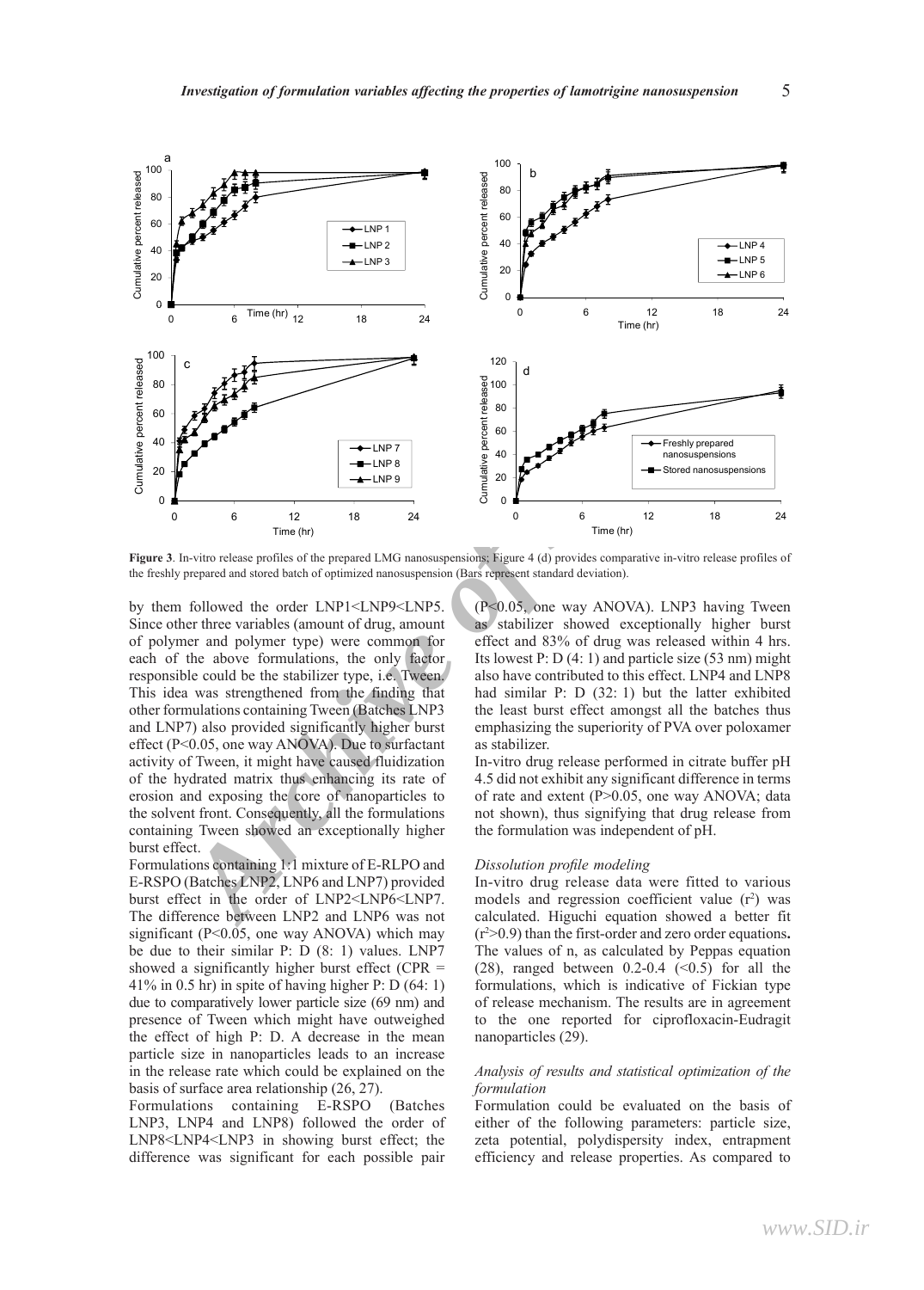| <b>Factors</b>    |          | Signal-to-noise ratio |          |            |       |          |                       |            |
|-------------------|----------|-----------------------|----------|------------|-------|----------|-----------------------|------------|
|                   |          | Particle size         |          |            |       |          | Entrapment efficiency |            |
|                   | $-1$     | $\mathbf{0}$          | $+1$     | R<br>value | $-1$  | $\Omega$ | $+1$                  | R<br>value |
| Amount of polymer | $-43.41$ | $-45.10$              | $-45.73$ | 2.32       | 35.75 | 37.13    | 38.15                 | 2.40       |
| Amount of drug    | $-45.76$ | $-44.84$              | $-43.64$ | 2.12       | 37.91 | 37.12    | 35.99                 | 1.92       |
| Stabilizer type   | $-51.04$ | $-47.48$              | $-35.72$ | 15.32      | 37.33 | 37.04    | 36.65                 | 0.68       |
| Polymer type      | $-44.22$ | $-43.81$              | $-46.21$ | 2.40       | 37.16 | 36.77    | 37.09                 | 0.39       |

**Table 3**. SN ratio for the response parameters at different levels

the other parameters, particle size and EE showed considerable variations; therefore these parameters were selected as response parameters and their signalto-noise ratio (SNR) for each experimental run was determined (Table 3). "Higher the better" hypothesis was considered for %EE since its high value assures that maximum quantity of drug is restrained within the matrix. For particle size, "lower the better" hypothesis was adopted with the assumption that better tissue penetration and cellular uptake could be achieved with the NPs of sufficiently low particle size (30).

It was concluded that the least particle size could be attained at the factor setting;  $A_1B_3C_3D_2$  and stabilizer type was its most powerful determinant. Highest EE could be obtained at  $A_3B_1C_1D_1$  signifying that both of these responses can not have their desired values at the same varaible setting. ANOVA results along with R value suggested that stabilizer type was highly significant in determining particle size with a P value of 0.006 at 95% confidance level, while polymer type was insignificant at the same level (31). Thus, other three factors can be arbitrarily

assigned level settings without having signiicant effect on the response. Factors A and B, with P values of 0.008 and 0.018 respectively at 95% confidence level, were found to have their highest<br>effects on EE (Table 4). Therefore, level settings  $C_1D_2$  and A<sub>3</sub>B<sub>1</sub> are of significant importance for the size and EE, respectively. Size of the nanoparticles was considered to be a relatively more important response parameter and therefore it was selected to prepare the stastically optimized formulation. Formulation, prepared in triplicate, was subjected to stability, DSC and SEM studies in addition to other evaluations (data not given).

#### *SEM and stability studies*

SEM microphotographs showed the presence of definite and regular nanoparticles, mostly spherical in shape and with no sign of aggregation (Fig. 4). Furthurmore, they showed a homogeneous matrix with little evidence of crystals on the surface. Fig. 4 b confirmed the size range of nanoparticles in the range of 214-218 nm. Upon storage, particle size increased from 480 to 683 nm and EE reached to

*T* parameters, particle size and EE showed<br>
and expariments, particle is the sixe and EE showed assessme and EE showed and their signal<br>
excels archive of 0.008 and 0.018 response parameters and their signal-<br>
archive of **Factors DoF SS V %contribution F P A) Particle size** Amount of polymer (2) (7004) (3502.0) 4.1005 Pooled Amount of drug (2) (5237) (2618.5) 3.066 Pooled Stabilizer type 2 140039 70019.5 81.98 22.88 0.006 Polymer type 2 18528 9264.1 10.84 3.03 0.158 Pooled error (4) (12241) (6120.5) **Total** 8 170808 100 **B) Entrapment efficiency** Amount of polymer 2 553.134 276.567 57.71 20.29 0.008 Amount of drug 2 350.652 175.326 36.59 12.86 0.018 Stabilizer type (2) (35.405) (17.703) 3.69 Pooled Polymer type (2) (19.122) (9.561) 1.99 Pooled Pooled error (4) (54.527) (27.264) **Total** 8 958.314 100 **Table 4**. ANOVA table for the response parameters

DoF; degree of freedom, SS; sum of squares, V; variance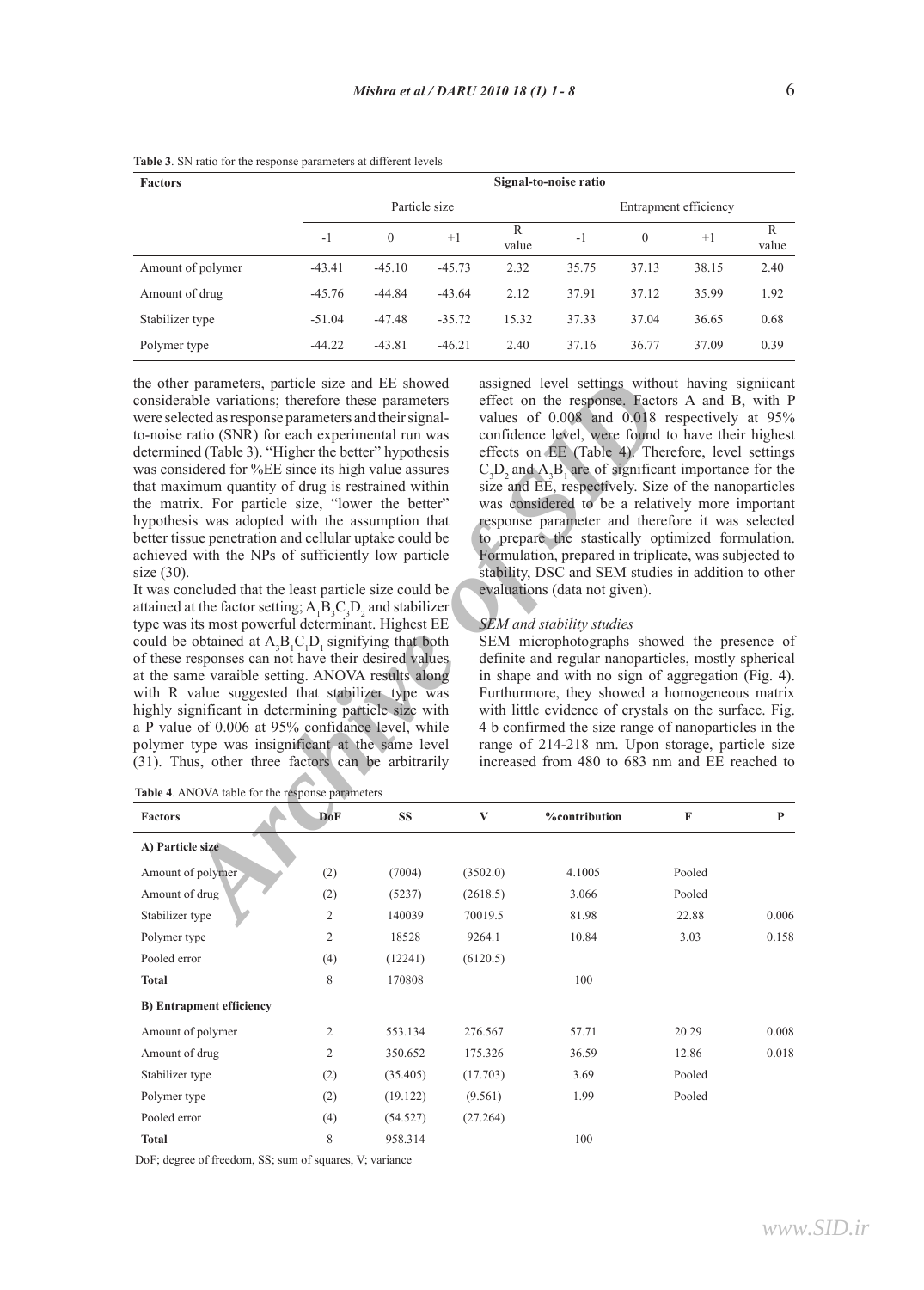82.31%. The crystal growth may be due to Ostwald ripening and can be avoided by a careful choice of surfactant (18). The decrease in EE may be attributed to the movement of drug from the matrix to the surface under the influence of temperature. However, electrophoretic behaviour of the formulation did not change significantly (data not shown). Stored formulation showed a slightly higher burst release as compared to the freshly prepared batch. The release was, however, controlled thereafter for the whole period of the study (Fig. 3 d).

# **CONCLUSION**

LMG loaded eudragit nanosuspensions were successfully prepared using emulsificationsolvent diffusion method. Properties of prepared nanosuspensions in terms of size, zeta potential, PDI, EE, drug content and in-vitro drug release were consistent and within their acceptable ranges. As evidenced form statistical analysis, size of the nanoparticles was most strongly affected by stabilizer type while EE was influenced by the drug-to-polymer ratio. Release rate seemed to be governed by rate of diffusion of drug from polymeric matrix. The formulation remained reasonably stable up to 3 months under stressed storage conditions. In-vivo studies, proposed in future, will establish its potential as an alternative to the existing conventional formulations.

# **ACKNOWLEDGEMENTS**

School of Material Science, I.T-B.H.U. is acknowledged for providing DSC facility. Authors thank University Grants Commission, New Delhi for their financial support to carry out this research work.

#### **Refrences**

- 1. Mashru R, Sutariya V, Sankalia M, Sankalia J. Transbuccal delivery of lamotrigine across porcine buccal mucosa: in vitro determination of routes of buccal transport. J Pharm Sci, 2005; 8:54-62.
- 2. Sharma C, Dubey R, Kumar H, Saha N. Food reduces the bioavailability of lamotrigine. Indian J Med Res, 2005; 121:659-664.
- 3. Muller RH, Jacobs C, Kayser O. Nanosuspensions as particulate drug formulations in therapy: Rationale for development and what we can expect for the future. Adv Drug Del Rev, 2001; 47:3-19.
- 4. Esmaeili F, Atyabi F, Dinarvand R. Preparation and characterization of estradiol-loaded PLGA nanoparticles using homogenization-solvent diffusion method. DARU, 2008; 16:196-202.
- 5. Kocbek P, Baumgartner S, Kristl J. Preparation and evaluation of nanosuspensions for enhancing the dissolution of poorly soluble drugs. Int J Pharm, 2006; 312:179-186.
- 6. Song C, Labhasetwar V, Guzman L, Topol E, Levy RJ. Dexamethasone nanoparticles for intraarterial localisation in retinosis in rats. Proc Intern Symp Control Rel Bioact Mater, 1995; 22:444-445.
- 7. Govender T, Stolnik S, Garnett MC, Illum L, Davis SS. PLGA nanoparticles prepared by nanoprecipitation: drug loading and release studies of a water soluble drug. J Control Rel, 1999; 57:171-185.
- 8. Allemann E, Leroux JC, Gurny R, Doelker E. In vitro extended release properties of drug-loaded poly(DLlactic acid) nanoparticles produced by a salting out procedure. Pharm Res, 1993; 10:1732-1737.
- 9. Zhang H, Cui W, Bei J, Wang S. Preparation of poly (lactide-co-glycolide-co-caprolactone) nanoparticles and their degradation behaviour in aqueous solution. Polymer Degrad Stab, 2006; 91:1929-1936.
- oadd education internosypersions were School of Material Science, the SID and columbing pDSC of the sign emulstification acknowledged for providing DSC diffusion method. Properties of prepared thank University Grants Commi 10. Rodriguez SG, Allemann E, Fessi H, Doelker E. Physicochemical parameters associated with nanoparticle formation in the salting-out, emulsification-diffusion, and nanoprecipitation methods. Pharm Res, 2004; 21:1428-1439.
- 11. Jaeghere FD, Allemann E, Doelker E, Gurny R, Cerny R, Galli B, Steulet AF, Muller I, Schutz H. pHdependent dissolving nano- and microparticles for improved peroral delivery of a highly lipophilic compound in dogs. AAPS Pharm Sci Tech, 2001; 3:article 8.
- 12. 12. Quintanar-Guerrero D, Allemann E, Fessi H, Doelker E. Pseudolatex preparation using a novel emulsion–diffusion process involving direct displacement of partially water-miscible solvents by distillation. Int J Pharm, 1999; 188:155-164.
- 13. Pignatello R, Ricupero N, Bucolo C, Maugeri F, Maltese A, Puglisi G. Preparation and characterization of eudragit retard nanosuspensions for the ocular delivery of cloricromene. AAPS Pharm Sci Tech, 7; 2006:E192-E198.
- 14. Li H, Chen B, Zhang Z, Yao S. Focused microwave-assisted solvent extraction and HPLC determination of effective constituents in Eucommia ulmodies Oliv. (E. ulmodies). Talanta, 2004; 63:659-665.
- 15. Trotta M, Debernardi F, Caputo O. Preparation of solid lipid nanoparticles by a solvent emulsification– diffusion technique. Int J Pharm, 2003; 257:153-160.
- 16. Murtaza G, Ahmad A, Waheed AA, Naeem AM. Salbutamol sulphate-ethylcellulose microparticles: formulation and in-vitro evaluation with emphasis on mathematical approaches. DARU, 2009; 17:209-216.
- 17. Maincent P, Verger ML, Fluckiger L, Kim Y, Hoffman M. Preparation and characterization of nanoparticles containing an antihypertensive agent. Eur J Pharm Biopharm, 1998; 46:137-143.
- 18. Teeranachaideekul V, Junyaprasert VB, Souto EB, Muller RH. Development of ascorbyl palmitate nanocrystals applying the nanosuspension technology. Int J Pharm, 2008; 354:227-234.